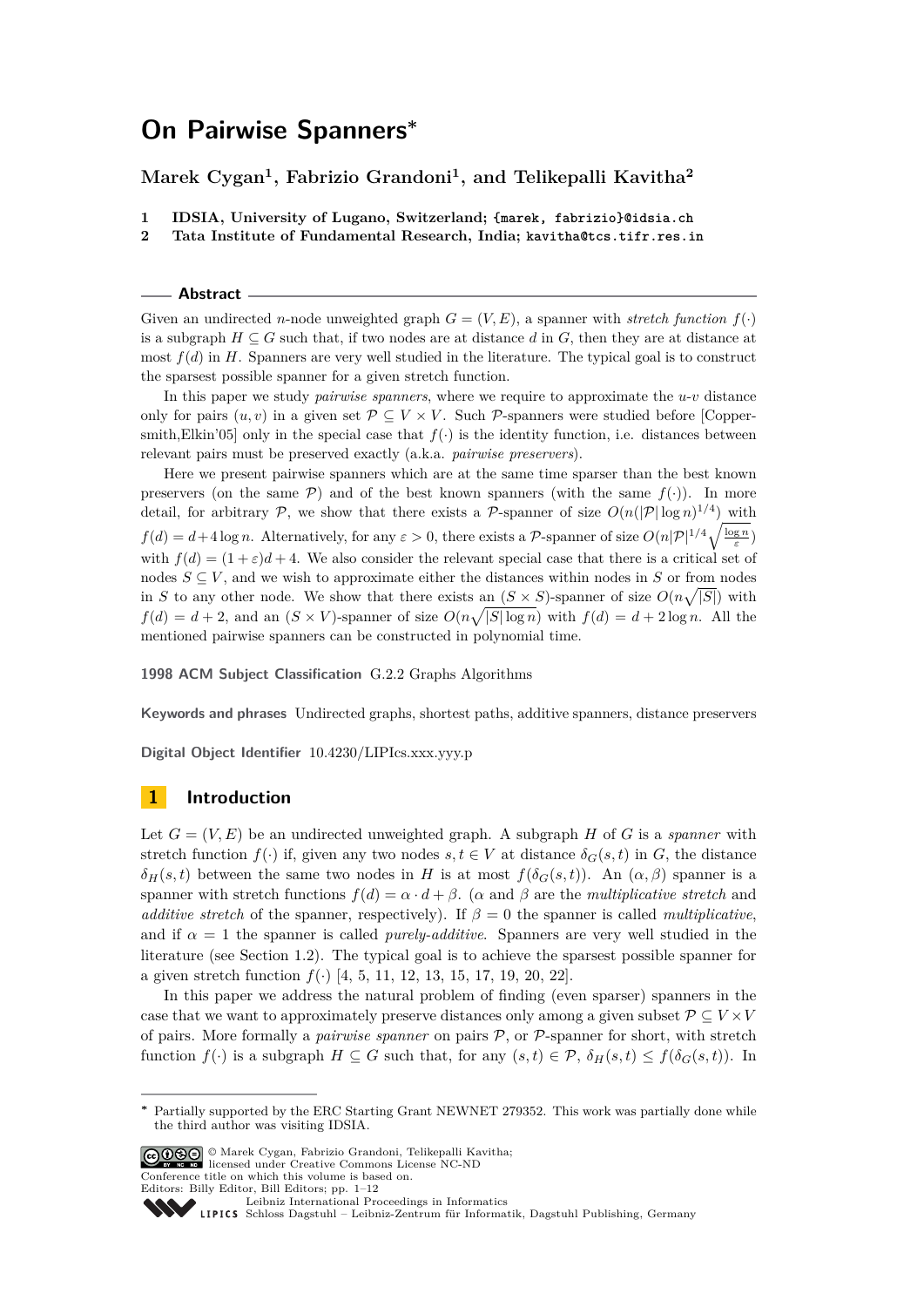particular, a classical (all-pairs) spanner is a  $(V \times V)$ -spanner. Pairwise spanners capture scenarios where we only (or mostly) care about some distances in the graph.

To the best of our knowledge, pairwise spanners were studied before only in the special case that  $f(\cdot)$  is the identity function, i.e. distances between relevant pairs have to be preserved exactly. Coppersmith and Elkin [\[8\]](#page-11-11) call such spanners *pairwise (distance) preservers*, and show that one can compute pairwise preservers of size (i.e., number of edges)  $O(\min\left\{|\mathcal{P}|\sqrt{n}, n\sqrt{|\mathcal{P}|}\right\}).$ 

The authors left it as an open problem to study the *approximate* variants of these preservers, i.e. what we call pairwise spanners here. This paper takes the first step in answering this question. We show that (for suitable  $P$ ) it is possible to achieve  $P$ -spanners which are at the same time sparser than the preservers in [\[8\]](#page-11-11) (on the same set  $\mathcal{P}$ ) and than the sparsest known classical spanners (with the same stretch function).

# **1.1 Our Results and Techniques**

In this paper we present some polynomial-time algorithms to construct  $(\alpha, \beta)$  P-spanners for unweighted graphs. Our spanners are either purely-additive (i.e.  $\alpha = 1$ ) or *near-additive* (i.e.  $\alpha = 1 + \varepsilon$  for an arbitrarily small  $\varepsilon > 0$ ). For arbitrary P, we achieve the following main results (see Section [5\)](#page-7-0).

<span id="page-1-0"></span>**► Theorem 1.** (near-additive pairwise) *For any*  $\varepsilon > 0$  *and any*  $\mathcal{P} \subseteq V \times V$ *, there is a polynomial time algorithm to compute a*  $(1 + \varepsilon, 4)$  *P*-spanner of size  $O(n|\mathcal{P}|^{1/4}\sqrt{\log n/\varepsilon})$ .

<span id="page-1-2"></span>▶ **Theorem 2.** (purely-additive pairwise) *For any integer*  $k \ge 1$  *and any*  $P \subseteq V \times V$ , *there is a polynomial time algorithm to compute a* (1*,* 4*k*) P*-spanner of size*  $O(n^{1+1/(2k+1)}(\sqrt{(4k+5)|P|})^{k/(2k+1)}).$ 

We also consider the relevant special case that all the pairs involve at least one node from a critical set  $S \subseteq V$ . More precisely, we distinguish two types of such pairwise spanners: in *subsetwise spanners* (see Section [3\)](#page-4-0) we wish to approximate distances *between* nodes in *S*, i.e.  $\mathcal{P} = S \times S$ ; in *sourcewise spanners* (see Section [4\)](#page-5-0) we wish to approximate distances *from* nodes in *S*, i.e.  $\mathcal{P} = S \times V$ . We obtain the following improved results for the mentioned cases.

<span id="page-1-1"></span>**► Theorem 3.** (subsetwise) For any  $S \subseteq V$ , there is a polynomial time algorithm to *compute a* (1,2)  $(S \times S)$ -spanner of size  $O(n\sqrt{|S|})$ .

<span id="page-1-3"></span>▶ **Theorem 4.** (sourcewise) *For any*  $S ⊆ V$  *and any integer*  $k ≥ 1$ *, there is a polynomial time algorithm to compute a*  $(1, 2k)$   $(S \times V)$ *-spanner of size*  $O(n^{1+1/(2k+1)}(k|S|)^{k/(2k+1)})$ .

In particular, by choosing  $k = \log n$ , we obtain a  $(1, 2 \log n)$  sourcewise spanner of size  $O(n\sqrt{|S|\log n})$ , and a  $(1, 4\log n)$  pairwise spanner of size  $O(n(|P|\log n)^{1/4})$ .

All our spanners rely on a path-buying strategy which was first exploited in the (1*,* 6) spanner by Baswana et al. [\[4\]](#page-11-0). The high-level idea is as follows. There is an initial clustering phase, where we compute a suitable clustering of the nodes, and an associated subset of edges which are added to the spanner. Then there is a path-buying phase, where we consider an appropriate sequence of paths, and decide whether to add or not each path in the spanner under construction<sup>1</sup>. In particular, each path has a *cost* which is given by the number of

<sup>&</sup>lt;sup>1</sup> In the spanner from Theorem [1](#page-1-0) there is also a final step where we add a multiplicative  $(2 \log n, 0)$ spanner.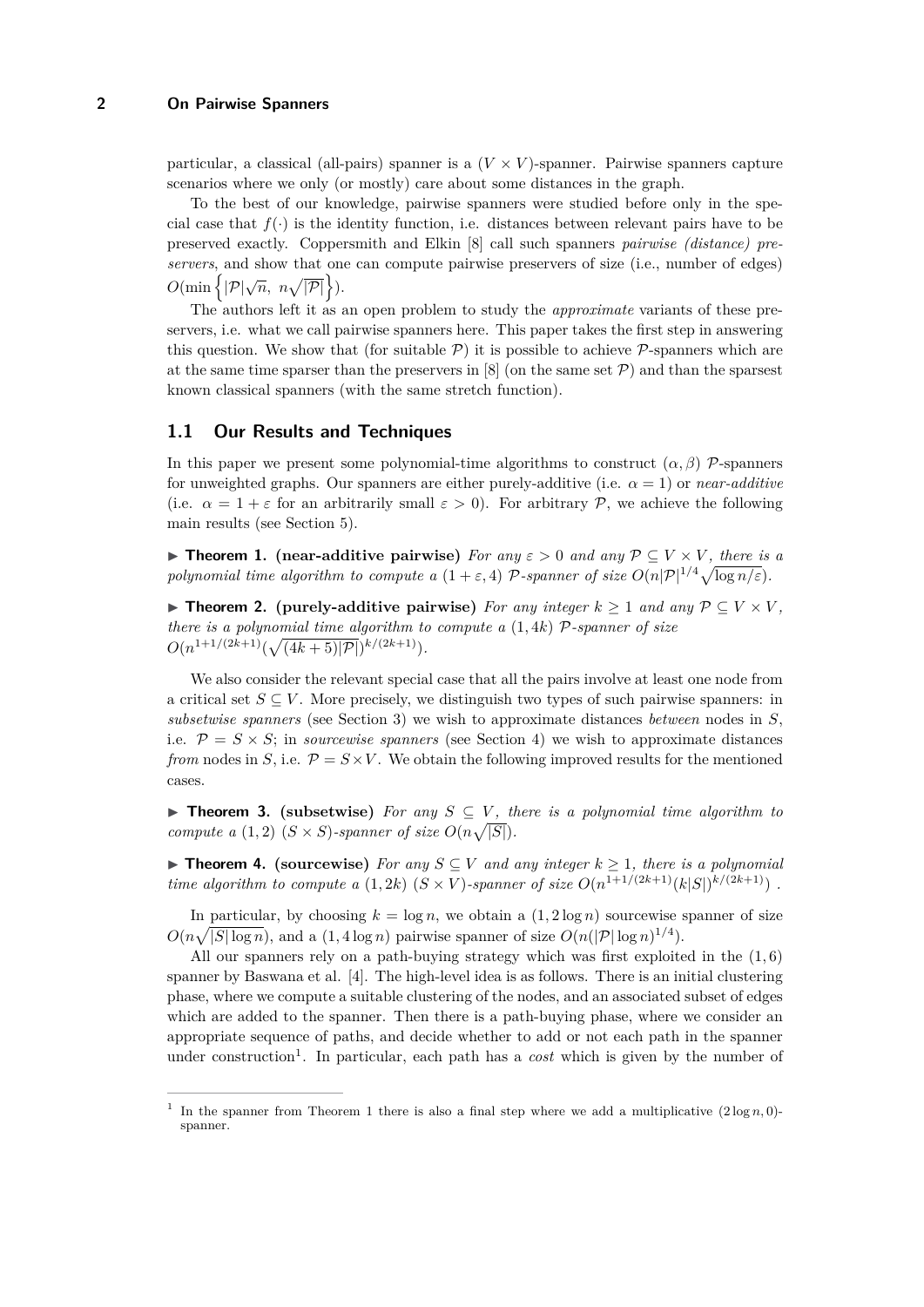#### **Cygan, Grandoni, Kavitha 3**

edges of the path not already contained in the spanner, and a *value* which measures *how much* the path helps to satisfy the considered set of constraints on pairwise distances. If the value is sufficiently larger than the cost, we add the considered path to the spanner, otherwise we do not.

In more detail, all our pairwise spanners exploit the same clustering phase. We compute a partition  $\mathcal{C} = \{C_1, \ldots, C_q\}$  of a subset of the nodes, and call *unclustered* the remaining nodes  $V - \cup_i C_i$ . The initial value of the spanner is  $G_{\mathcal{C}} = (V, E_{\mathcal{C}})$ , where  $E_{\mathcal{C}}$  contains all the edges of *G* but possibly a subset of the *inter-cluster* edges (with endpoints in two different clusters). The common clustering phase is described in Section [2.](#page-3-0)

During the path-buying phase we add to the spanner some extra *inter-cluster* edges. Here we need to finely tune the sequence of paths that we consider, and also the definition of value of a path. In our subsetwise and sourcewise spanners the value of a path  $\rho$  reflects the number of pairs  $(v, C)$ , where *v* is the endpoint of some pair and *C* is a cluster, such that adding  $\rho$  to the current spanner decreases the distance between *v* and (the closest node in) *C*. In the remaining pairwise spanners, we use a similar notion of value, but considering the distance between pairs of clusters  $(C', C'')$ .

The sequence of paths used in our subsetwise spanner and near-additive pairwise spanner is simply given by the shortest paths among the relevant pairs. This naturally generalizes the set of paths considered in [\[4\]](#page-11-0). However, for the sourcewise spanner and the purelyadditive pairwise spanner we need to consider a carefully constructed sequence of paths, which includes slightly suboptimal paths. In more detail, we start with the set of shortest paths between the relevant pairs. Then, for each such path  $\rho$ , if the cost of  $\rho$  is sufficiently smaller than its value, we include  $\rho$  in the spanner. Otherwise, we replace  $\rho$  with a *slightly longer* path  $\rho'$  between the same endpoints which is *much cheaper*, and iterate the process on  $\rho'$ . After a small number of iterations, the considered path becomes cheap enough and hence we include it in the spanner. This (non-trivial) iterative construction of candidate paths during the path-buying phase is probably the main algorithmic contribution of this paper.

### <span id="page-2-0"></span>**1.2 Related Work**

Graph spanners were introduced by Peleg and Schaffer [\[17\]](#page-11-6) in 1989. Spanners have been extensively studied since then, and there are numerous applications involving spanners, such as algorithms for approximate shortest paths  $[1, 7, 12]$  $[1, 7, 12]$  $[1, 7, 12]$ , labeling schemes  $[16, 14]$  $[16, 14]$ , approximate distance oracles  $[21, 6, 3]$  $[21, 6, 3]$  $[21, 6, 3]$ , routing  $[2, 9, 10]$  $[2, 9, 10]$  $[2, 9, 10]$ , and network design  $[18]$ .

There are several algorithms for computing multiplicative and additive spanners in weighted and unweighted graphs. In unweighted graphs, for any integer  $k \geq 1$ , Halperin and Zwick [\[15\]](#page-11-5) gave a linear time algorithm to compute a multiplicative  $(2k - 1, 0)$ -spanner of size  $O(n^{1+1/k})$ , where *n* is the number of vertices. Note that for  $k = \log n$  one obtains a spanner with multiplicative stretch  $O(\log n)$  and with size  $O(n)$ : we will use this type of spanner in Theorem [1.](#page-1-0) Analogous results are also known for weighted graphs [\[5,](#page-11-1) [20,](#page-11-8) [19\]](#page-11-7).

The first purely-additive spanner (for unweighted graphs) is due to Dor et al. [\[11\]](#page-11-2). They describe a  $(1, 2)$  spanner of size  $O(n^{3/2} \log n)$ . This was subsequently improved to  $O(n^{3/2})$  [\[13\]](#page-11-4). Note that our subsetwise spanner from Theorem [3](#page-1-1) generalizes this result: in particular, it has the same stretch function and is sparser whenever  $|S| = o(n)$ . Baswana et al. [\[4\]](#page-11-0) describe a (1,6)-spanner of size  $O(n^{4/3})$ . Whenever  $|\mathcal{P}| = O(n^{4/3-\delta})$  for some constant  $\delta > 0$ , we achieve an asymptotically sparser pairwise spanner with constant additive stretch (depending on  $\delta$ ). The same holds for our sourcewise spanner if  $|S| = O(n^{2/3-\delta})$ .

The result in [\[15\]](#page-11-5) shows an elegant trade-off between the size of the spanner and its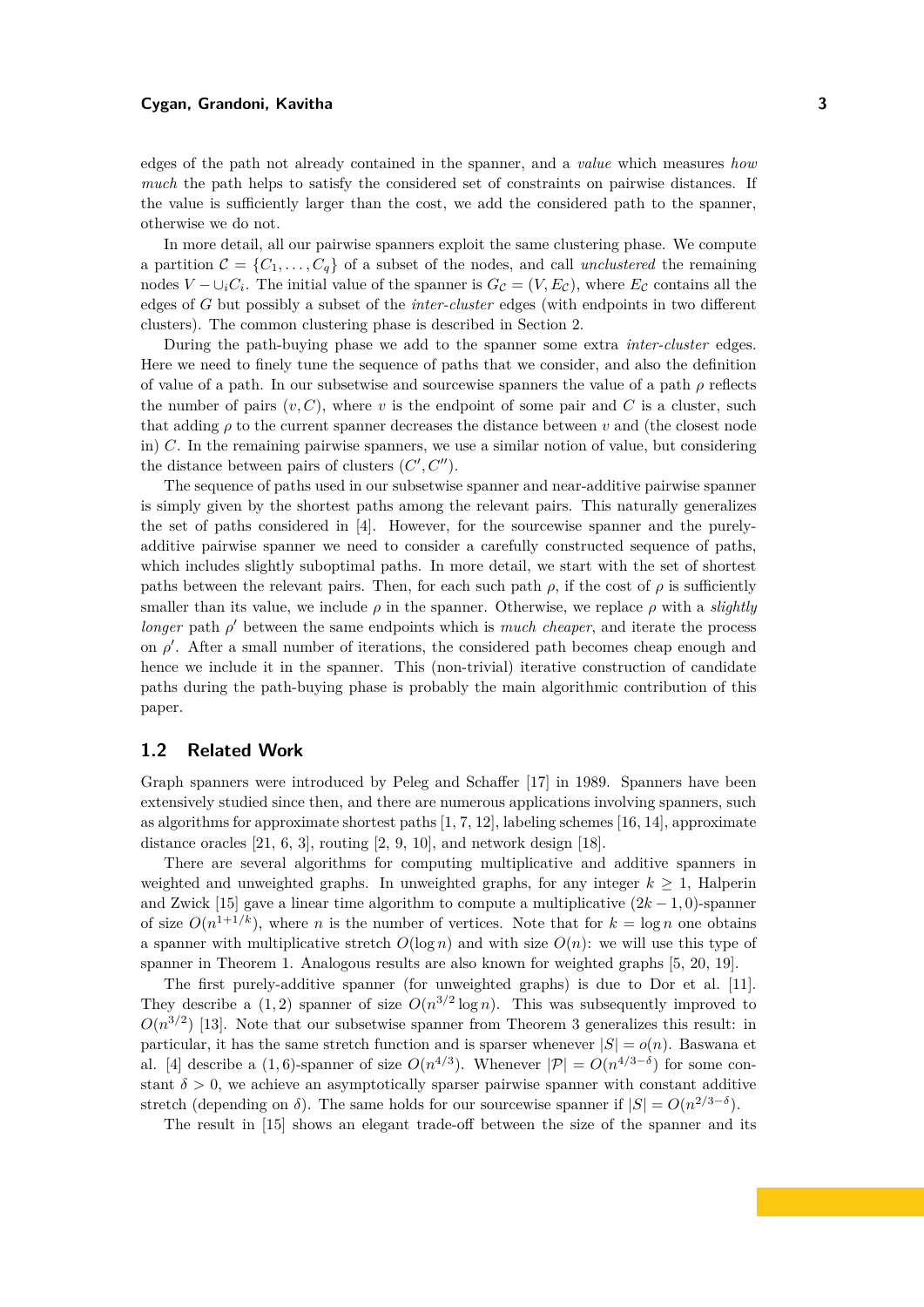multiplicative stretch. No such trade-off is known for purely-additive spanners. In particular, the spanner in [\[4\]](#page-11-0) is the sparsest known purely-additive spanner. Theorems [2](#page-1-2) and [4](#page-1-3) show a non-trivial trade-off between the size and additive stretch of pairwise spanners.

There have also been several results on near-additive spanners [\[13,](#page-11-4) [12,](#page-11-3) [22\]](#page-11-9). For example, there is a  $(1 + \epsilon, 4)$ -spanner of size  $O(\frac{n^{4/3}}{\epsilon})$  $\frac{\epsilon}{\epsilon}$ ) for any  $\epsilon > 0$  [\[13\]](#page-11-4). Our pairwise spanner from Theorem [1](#page-1-0) has the same stretch function, and is sparser for  $|\mathcal{P}| = o(n^{4/3}/(\varepsilon \log n)^2)$ .

Compared to the preservers in [\[8\]](#page-11-11), we achieve sparser pairwise spanners with additive stretch  $O(\log n)$  for  $|\mathcal{P}| = \omega(n^{2/3} \log^{1/3} n)$ , and a sparser subsetwise spanners for  $|S| = \omega(n^{1/3})$ . Interestingly, our sourcewise spanners are always sparser than the pairwise preservers from [\[8\]](#page-11-11).

# <span id="page-3-0"></span>**2 Clustering**

A *clustering* of a graph  $G = (V, E)$  is a collection  $\mathcal{C} = \{C_1, \ldots, C_q\}$  of pairwise disjoint subsets of nodes  $C_i \subseteq V$ . Note that we do not require  $\mathcal C$  to span all the nodes  $V$ : we call *unclustered* the nodes  $V - \bigcup_i C_i$ .

We will crucially exploit the following construction of a clustering  $\mathcal C$  and of an associated  $cluster$  *subgraph*  $G_{\mathcal{C}}$ .

<span id="page-3-3"></span>**Lemma 5.** *There is a polynomial time algorithm which, given*  $\beta \in [0,1]$  *and a graph*  $G = (V, E)$ , computes a clustering  $C$  with at most  $n^{1-\beta}$  clusters and a subgraph  $G_{\mathcal{C}}$  of size  $O(n^{1+\beta})$  *such that:* 

- <span id="page-3-2"></span>**1. (missing-edge property)** *If an edge*  $uv \in E$  *is absent in*  $G_c$ *, then u and v belong to two different clusters.*
- <span id="page-3-1"></span>**2. (cluster-diameter property)** *The distance in*  $G<sub>C</sub>$  *between any two vertices of the same cluster is at most* 2*.*

**Proof.** Let *U* be the set of nodes which are not yet clustered (initially we set  $U := V$ ). As long as there exists a vertex  $v \in V$  with at least  $\lceil n^{\beta} \rceil$  neighbors in *U*, let *C* contain exactly  $\lceil n^{\beta} \rceil$  arbitrary neighbors of *v* in *U*. Add *C* to *C*, set  $U := U \setminus C$  and add to  $G_{\mathcal{C}}$  all the edges of *G* with both endpoints in  $C \cup \{v\}$ . When no node *v* satisfies the mentioned property, we stop creating new clusters and add to  $G<sub>C</sub>$  all the edges incident to the final set of unclustered nodes *U*.

By construction, clusters are pairwise disjoint. Each time we create a new cluster, the size of *U* decreases by at least  $n^{\beta}$ , hence there cannot be more than  $n^{1-\beta}$  clusters. Any two nodes in the same cluster  $C$  have some common neighbor  $v$  in  $G_{\mathcal{C}}$ , hence Property [2](#page-3-1) is satisfied. By construction, all the edges incident to unclustered nodes plus the intra-cluster edges (with both endpoints in the same cluster) belong to  $G_{\mathcal{C}}$ , which implies Property [1.](#page-3-2)

It remains to bound the number of edges of  $G_{\mathcal{C}}$ . Each time we create a new cluster, the number of edges of  $G_{\mathcal{C}}$  grows by at most  $O(n^{2\beta})$ : this gives  $O(n^{1-\beta}n^{2\beta}) = O(n^{1+\beta})$  edges altogether. When we stop creating clusters, each (clustered or unclustered) node  $v$  has at most  $n^{\beta}$  neighbors in *U*: consequently the number of edges incident to unclustered nodes that we add at the end of the procedure is at most  $O(n^{1+\beta})$  $\blacksquare$ ).

The following technical lemma turns out to be useful in the remaining sections.

<span id="page-3-4"></span> $\blacktriangleright$  **Lemma 6.** Let C and  $G_c$  be constructed with the procedure from Lemma [5](#page-3-3) w.r.t. a given *graph*  $G = (V, E)$ *. If the shortest path*  $\rho$  *in*  $G$  *between any two nodes*  $u, v \in V$  *contains t* edges that are absent in  $G_c$ , then there are at least  $t/2$  *clusters of* C *having at least one vertex on ρ.*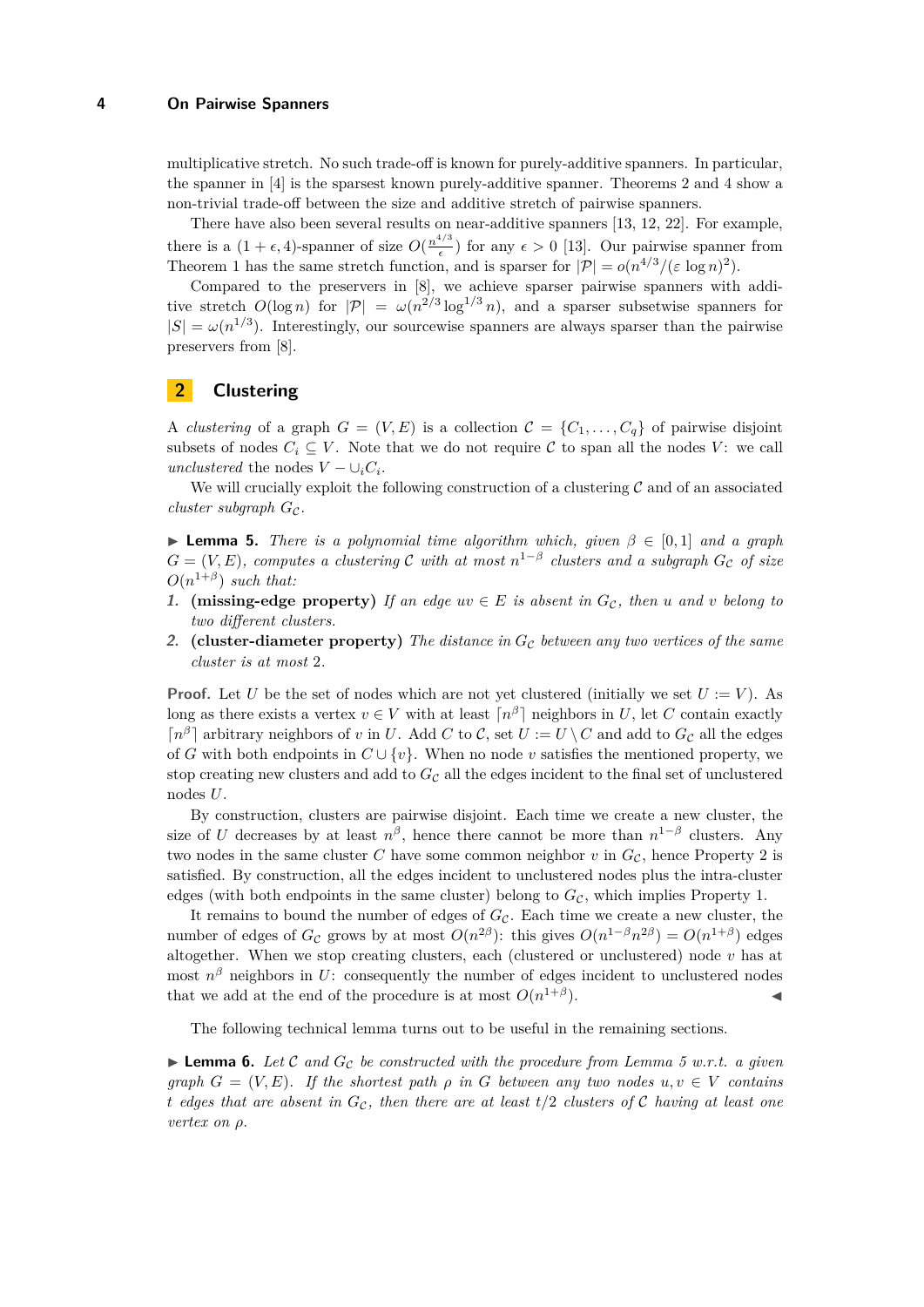#### **Cygan, Grandoni, Kavitha 5**

**Proof.** We prove the lemma by counting pairs  $(u, e)$ , where *e* is an edge of  $\rho$  absent in  $G_c$ and *u* is one of the endpoints of *e*: let S be the set of such pairs. Since  $\rho$  contains *t* edges that are absent in  $G_c$  there are exactly 2t pairs in S (each edge  $e = uv$  belongs to two pairs:  $(u, e)$  and  $(v, e)$ ). We say that a cluster  $C \in \mathcal{C}$  *owns* a pair  $(u, e)$  if  $u \in C$ . By the missing-edge property, each edge  $e$  of  $\rho$  absent in  $G<sub>C</sub>$  has both endpoints clustered, hence each pair of  $S$  is owned by some cluster.

Let us assume that there are *x* clusters of  $\mathcal C$  having at least one vertex on  $\rho$ . By the cluster-diameter property any cluster  $C \in \mathcal{C}$  contains at most 3 vertices on  $\rho$ , since otherwise  $\rho$  would not be a shortest path between *u* and *v*. However, if a cluster  $C \in \mathcal{C}$  contains exactly 3 vertices on  $\rho$ , those have to be consecutive vertices  $a, b, c$  of  $\rho$ , since  $\rho$  is a shortest path and we know by the cluster-diameter property that there is a path of length at most 2 between every pair in {*a, b, c*}. By the missing-edge property both edges *ab* and *bc* are present in  $G_c$ , and consequently *C* owns at most two pairs of S. Clearly if a cluster  $C \in \mathcal{C}$  contains at most 2 vertices on  $\rho$ , then it owns at most 4 pairs of S. Therefore each cluster owns at most 4 pairs of S: since S has 2t pairs we have  $x \geq t/2$ .

## <span id="page-4-0"></span>**3 Subsetwise Spanners**

In this section we present our algorithm to compute a subsetwise spanner, and prove Theorem [3.](#page-1-1)

Our algorithm consists of two main phases: a clustering phase and a path-buying phase. In the clustering phase we invoke Lemma [5](#page-3-3) and obtain a cluster subgraph  $G_{\mathcal{C}}$  of  $G$  of size  $O(n^{1+\beta})$ , together with a set C of at most  $n^{1-\beta}$  clusters. The value of  $\beta$  will be defined later.

In the path-buying phase we proceed as follows. Initially set  $G_0 := G_{\mathcal{C}}$  and let  $\{\rho_1, \ldots, \rho_z\}$ , denote the set of  $z = \binom{|S|}{2}$  shortest paths between all pairs of vertices in *S*. We let  $(u_i, v_i)$ denote the endpoints of  $\rho_i$ . Next, we iterate over the paths  $\rho_i$  for  $i = 1, \ldots, z$ . To determine which paths are affordable, we define the functions value( $\cdot$ ) and cost( $\cdot$ ):

```
let cost(\rho_i) be the number of edges of \rho_i that are absent in G_{i-1}
```
let value( $\rho_i$ ) be the number of pairs  $(x, C)$ , where  $x \in \{u_i, v_i\}$  and  $C \in \mathcal{C}$  is a cluster, such that  $\rho_i$  contains at least one vertex of C and the distance between x and C in the graph  $G_{i-1}$  is strictly greater than the distance between *u* and *C* in  $\rho_i$ , i.e.,  $\delta_{G_{i-1}}(x, C)$  > *δρi* (*x, C*).

Our path-buying strategy is as follows. If

$$
cost(\rho_i) \le 2 \, value(\rho_i)
$$

then we buy the path  $\rho_i$ , that is we set  $G_i := G_{i-1} \cup \rho_i$  (in words,  $G_i$  is given by  $G_{i-1}$  plus the edges of  $\rho_i$  not in  $G_{i-1}$ ). Otherwise (i.e., 2value( $\rho_i$ ) < cost( $\rho_i$ )), we do not buy  $\rho_i$  and set  $G_i := G_{i-1}$ . The subsetwise spanner is given by  $G_s := G_z$ .

The next two lemmas bound the stretch and the size of the constructed spanner *Gs*, respectively

<span id="page-4-1"></span>► **Lemma 7.** *For any*  $(u_i, v_i) \in \mathcal{P}, \ \delta_{G_s}(u_i, v_i) \leq \delta_G(u_i, v_i) + 2$ .

**Proof.** Clearly the claim holds if our algorithm bought the path  $\rho_i$ , hence we assume  $2$ value( $\rho_i$ )  $\lt$  cost( $\rho_i$ ). Let cost( $\rho_i$ ) = *t*, that is there are exactly *t* edges of  $\rho_i$  which are not present in the graph *Gi*−1. By Lemma [6](#page-3-4) there are at least *t/*2 clusters having at least one vertex on  $\rho_i$ . If there is no cluster *C* among them such that  $\delta_{G_{i-1}}(u_i, C) = \delta_G(u_i, C)$  and  $\delta_{G_{i-1}}(v_i, C) = \delta_G(v_i, C)$ , then all these clusters would contribute to value( $\rho_i$ ) (either with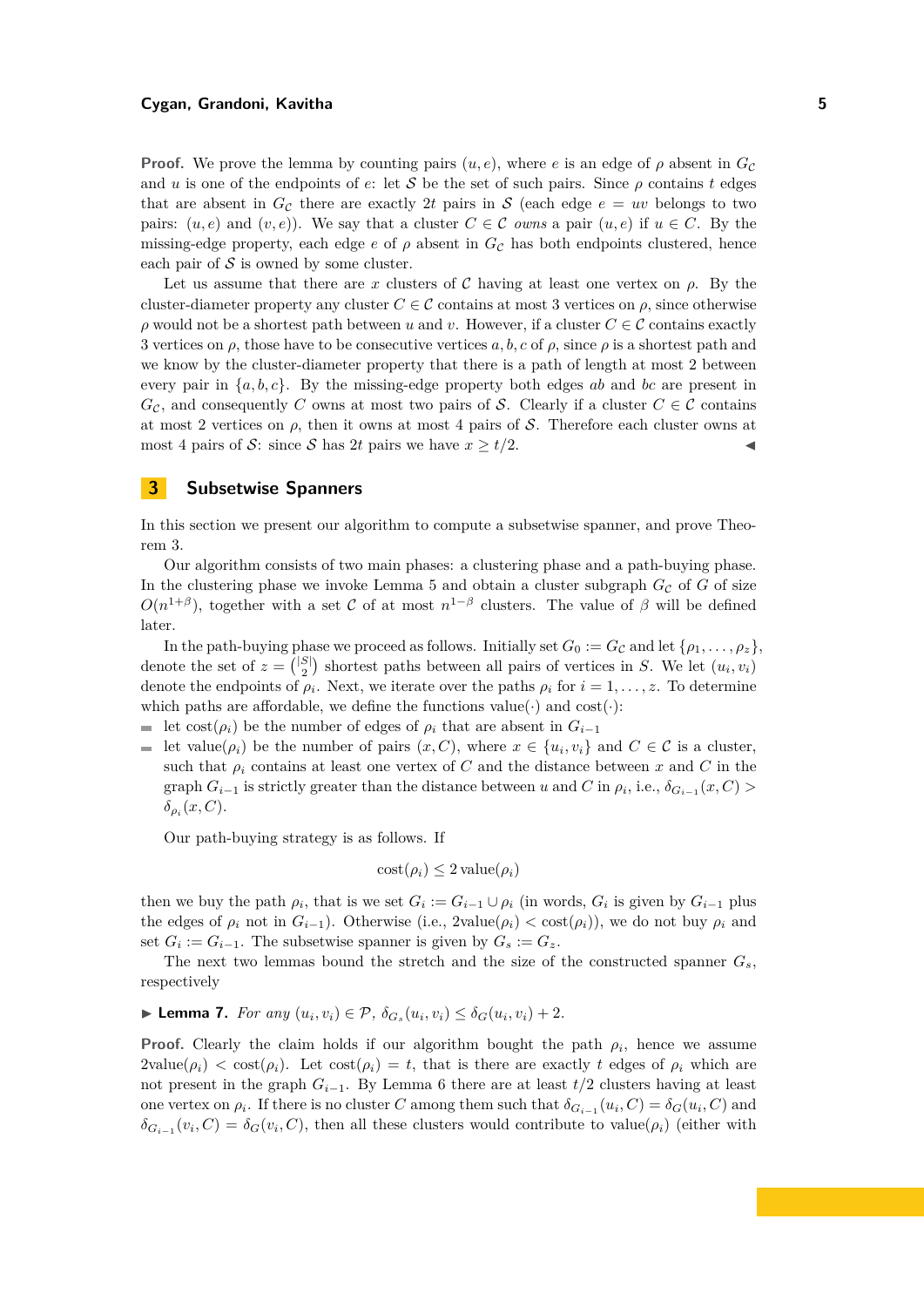*u<sub>i</sub>* or with *v<sub>i</sub>* or both) which leads to a contradiction, because  $t = 2 \cdot (t/2) \leq 2$ value(*ρ<sub>i</sub>*)  $\leq$  $\cot(\rho_i) = t$ .

Thus there is a cluster *C* having a vertex of  $\rho_i$  such that  $\delta_{G_i-1}(u_i, C) = \delta_G(u_i, C)$  and  $\delta_{G_{i-1}}(v_i, C) = \delta_G(v_i, C)$ . This implies:

$$
\delta_{G_s}(u_i, v_i) \leq \delta_{G_{i-1}}(u_i, v_i) \leq \delta_{G_{i-1}}(u_i, C) + \delta_{G_{i-1}}(v_i, C) + 2
$$
  
\n
$$
\leq \delta_G(u_i, C) + \delta_G(v_i, C) + 2
$$
  
\n
$$
\leq \delta_G(u_i, v_i) + 2,
$$

where the first inequality is because  $G_{i-1}$  is a subgraph of  $G_s$ , the second inequality holds since any two vertices of *C* are at distance at most two in  $G_c \subseteq G_{i-1}$  (by the cluster-diameter property) and the last inequality follows from the assumption that *C* contains a vertex of  $\rho_i$ . . Jan 1980. aastal ja kuningas kaupungi kalendari kaupungi kaupungi kaupungi kaupungi kaupungi kaupungi kalend<br>Jan 1980. aastal ja kuningas kaupungi kaupungi kaupungi kaupungi kaupungi kaupungi kaupungi kaupungi kaupungi

<span id="page-5-1"></span>**Example 8.** For  $\beta$  such that  $n^{\beta} = \sqrt{|S|}$  the graph  $G_s$  contains  $O(n\sqrt{|S|})$  edges.

**Proof.** The clustering phase produces a graph with  $O(n^{1+\beta}) = O(n\sqrt{|S|})$  edges. Let B be the set of paths bought in the path-buying phase. The total number of edges that appear in  $\mathcal{B}$  and do not appear in  $G_{\mathcal{C}}$  is equal to  $\sum_{\rho_i \in \mathcal{B}} \text{cost}(\rho_i)$ , which is upper bounded by  $\sum_{\rho_i \in \mathcal{B}} 2$ value $(\rho_i)$ . Observe that after the first contribution of a pair  $(x, C)$  to the above sum, the distance between *x* and *C* is at most  $\delta_G(x, C) + 2$ , hence each pair  $(x, C)$  can contribute to the sum at most 3 times. Therefore the total number of edges added in the second phase of our algorithm is upper bounded by  $O(n^{1-\beta}|S|) = O(n\sqrt{|S|})$ .

The proof of Theorem [3](#page-1-1) follows from Lemmas [7](#page-4-1) and [8.](#page-5-1)

# <span id="page-5-0"></span>**4 Sourcewise spanners**

In this section we present our algorithm to compute a sourcewise spanner from sources *S*, and prove Theorem [4.](#page-1-3)

Our algorithm again consists of two phases, where the first is a clustering phase and the second is a path-buying phase. The clustering phase is as in the algorithm from previous section, for a proper value of  $\beta$  to be defined later. Let C and  $G_{\mathcal{C}}$  be the resulting clustering and cluster subgraph.

At the start of the second phase we set  $G_0 := G_{\mathcal{C}}$  and define  $\{\rho_1, \ldots, \rho_z\}$  as the set of shortest paths between any two vertices of *V* such that at least one of them belongs to *S*. Let us assume that the path  $\rho_i$  is a shortest path between  $u_i \in S$  and  $v_i \in V$ . Next, we iterate over paths  $\rho_i$  for  $i = 1, \ldots, z$ . For a given *i* we are going to define paths  $\rho_i^j$ , where  $0 \leq j \leq k$ , maintaining the following invariants:

- (i)  $\rho_i^j$  is a path between  $u_i$  and  $v_i$  in *G* of length at most  $\delta_G(u_i, v_i) + 2j$ ,
- (ii) any cluster  $C \in \mathcal{C}$  contains at most three vertices of  $\rho_i^j$ ,
- (iii)  $\cot(\rho_i^j) \leq 2n^{1-\beta}/\gamma^j$ , where  $\cot(\rho_i^j)$  is the number of edges of  $\rho_i^j$  absent in  $G_{i-1}$ , and  $\gamma = (3n^{1-\beta})^{1/k}.$

Our algorithm will buy exactly one path  $\rho_i^j$  for  $0 \leq j \leq k$ , which will ensure (by Invariant (i)) that in  $G_i$ , the distance between  $u_i$  and  $v_i$  is at most  $\delta_G(u_i, v_i) + 2k$ .

We set  $\rho_i^0 := \rho_i$ . Observe that for  $j = 0$ , Invariant (i) is trivially satisfied, Invariant (ii) is satisfied by the cluster-diameter property (otherwise  $\rho_i$  would not be a shortest path), and Invariant (iii) is satisfied because there are at most  $n^{1-\beta}$  clusters in C and consequently by Lemma [6](#page-3-4) cost $(\rho_i) \leq 2n^{1-\beta}$ .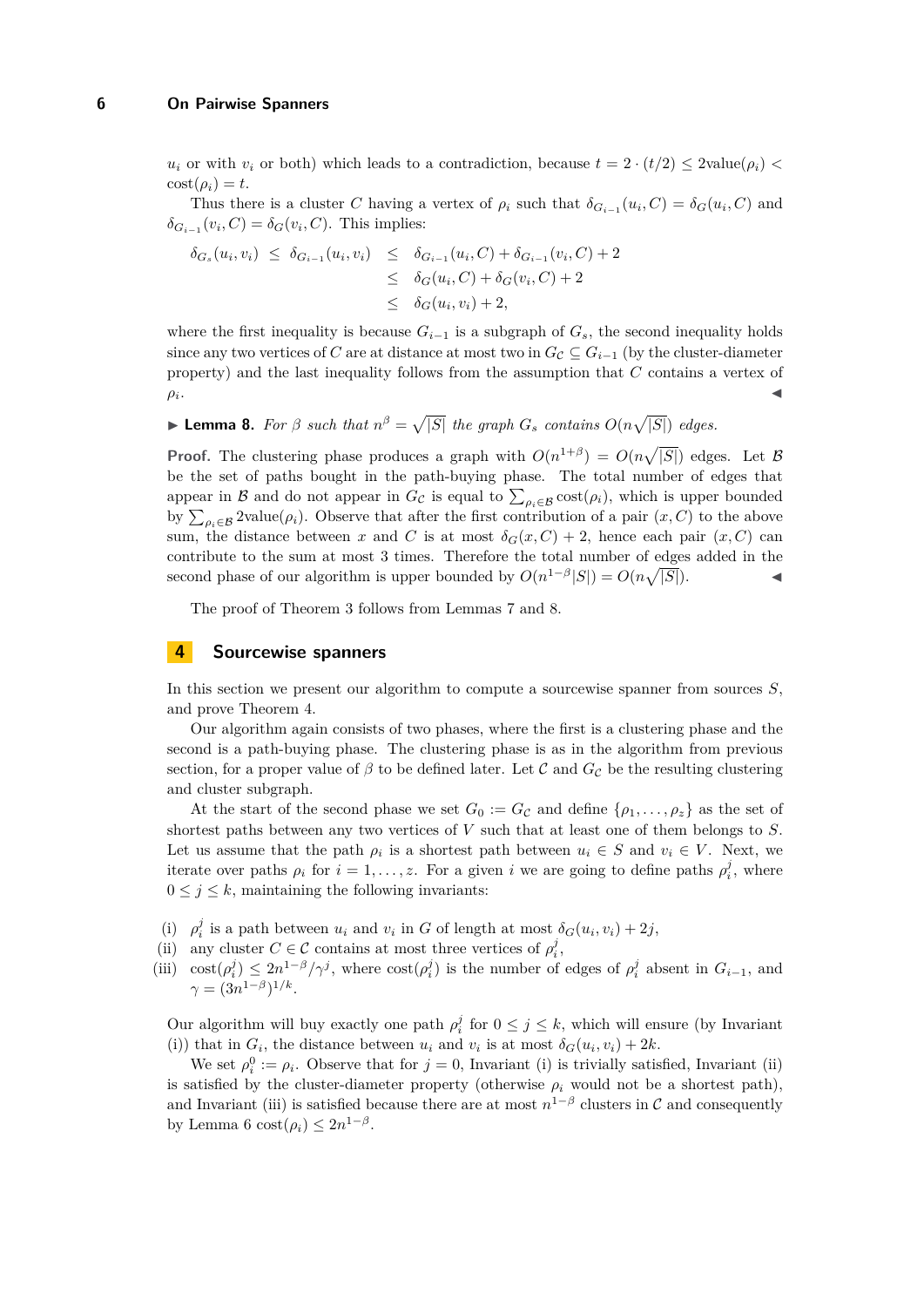<span id="page-6-0"></span>

**Figure 1** The solid edges represent a path  $\rho_i^j$ , while the dashed edges denote the new prefix of the path  $\rho_i^{j+1}$ .

Say we have constructed  $\rho_i^j$ , where  $j \in \{0, \ldots, k\}$ . Let us define the function value $(\rho_i^j)$ as the number of clusters  $C \in \mathcal{C}$  such that  $C$  contains a vertex of  $\rho_i^j$  and the distance between  $u_i$  and *C* in  $G_{i-1}$  is strictly greater than the distance between  $u_i$  and *C* in  $\rho_i^j$ , i.e.,  $\delta_{G_{i-1}}(u_i, C) > \delta_{\rho_i^j}(u_i, C)$ . Now we check the condition

$$
cost(\rho_i^j) \le 3\gamma value(\rho_i^j).
$$

If that is the case, then we buy the path  $\rho_i^j$ . That is,  $G_i$  is set to  $G_{i-1} \cup \rho_i^j$ . We ignore the remaining values of *j* and proceed with the next value of *i*. Else we construct  $\rho_i^{j+1}$  as follows:

Let *R* be the longest suffix of  $\rho_i^j$  containing exactly  $\lfloor \text{cost}(\rho_i^j)/\gamma \rfloor$  edges that are absent in  $G_{i-1}$ . Observe that the first node of *R* is clustered: by the maximality of *R*, the edge *e* of  $\rho_i^j$  preceding *R* is absent in  $G_{i-1}$ , and hence both the endpoints of *e* (one of which is the first node of  $R$ ) are clustered by the missing-edge property of  $G_{\mathcal{C}}$ . Consequently at least  $1 + \lfloor \cos(\rho_i^j)/\gamma \rfloor \ge \cos(\rho_i^j)/\gamma$  vertices of *R* are clustered, as *R* contains  $\lfloor \cos(\rho_i^j)/\gamma \rfloor$  edges absent in  $G_{i-1}$  and the endpoints of these edges are clustered.

By Invariant (ii) there are at least  $\cos(\rho_i^j)/(3\gamma)$  clusters in C having at least one vertex of *R*. Since we did not buy  $\rho_i^j$ , there exists a cluster  $C \in \mathcal{C}$  containing a vertex  $x \in C$  of *R* such that the distance between  $u_i$  and *C* in  $G_{i-1}$  is at most the distance between  $u_i$  and  $x$ in  $\rho_i^j$ . We construct the path  $\rho_i^{j+1}$  by taking a shortest path in  $G_{i-1}$  from  $u_i$  to the closest node  $y \in C$ , then we add a path of length at most two between y and x (which exists in  $G_C$ ) hence in *Gi*−<sup>1</sup> by the cluster-diameter property), and finally add the suffix of *R* starting at *x* (see Fig. [1\)](#page-6-0).

Let us show that  $\rho_i^{j+1}$  maintains the invariants. Note that by construction, Invariant (i) is satisfied, since the length of  $\rho_i^{j+1}$  is at most the length of  $\rho_i^j$  plus 2. Then, as long as there is a cluster  $C \in \mathcal{C}$  containing at least four vertices on  $\rho_i^{j+1}$ , we let *a*, *b* be the vertices of  $\rho_i^{j+1}$  closest to  $u_i$  and  $v_i$  respectively. Note that there are at least three edges on  $\rho_i^{j+1}$ between *a* and *b*, hence we can replace the subpath of  $\rho_i^{j+1}$  by adding the at most two edges of  $G_{\mathcal{C}}$  guaranteed by the cluster-diameter property. Consequently, Invariant (ii) is satisfied. Moreover, by the choice of *R*, Invariant (iii) is also satisfied. This finishes the construction of  $\rho_i^{j+1}$ .

Observe that by Invariant (iii) we have  $\text{cost}(\rho_i^k) \leq 2/3$ : since  $\text{cost}(\cdot)$  has only integral values, it has to be that  $\cos\left(\rho_i^k\right) = 0$ , which ensures that we buy a path  $\rho_i^j$  for some  $j \leq k$ .

Finally, as our spanner  $G_s$  we take  $G_s := G_z$ .

<span id="page-6-1"></span>**Lemma 9.** For any pair  $(u_i, v_i) \in \mathcal{P}$ ,  $\delta_{G_s}(u_i, v_i) \leq \delta_G(u_i, v_i) + 2k$ .

**Proof.** From the above discussion, we buy at least one path  $\rho_i^j$  for some  $0 \leq j \leq k$ . By Invariant (i), the length of the latter path is at most the length of the shortest path  $\rho_i$ between  $u_i$  and  $v_i$  plus  $2k$ .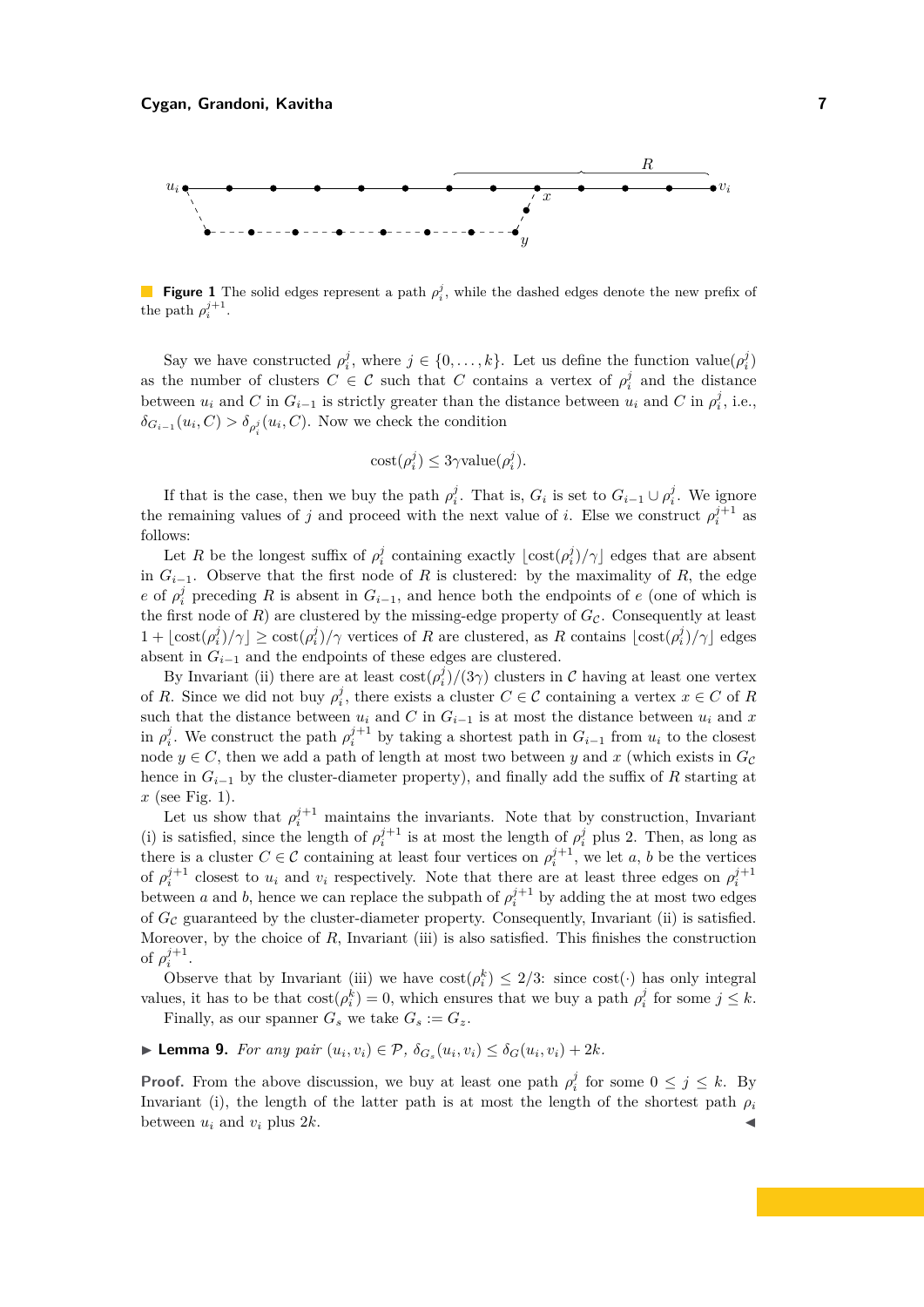<span id="page-7-1"></span>► **Lemma 10.** For  $\beta$  such that  $n^{\beta} = (n^{1/k}(2k+3)|S|)^{k/(2k+1)}$ , the subgraph  $G_s$  contains  $O(n^{1+1/(2k+1)}(k|S|)^{k/(2k+1)})$  *edges.* 

**Proof.** To bound the size of  $G_s$  we recall that in the first phase we have inserted  $O(n^{1+\beta})$ edges. Let  $0 \leq j_i \leq k$  be the index of a path  $\rho_i^{j_i}$  bought for a given *i*. We claim, that any cluster *C* contributes to value $(\rho_i^{j_i})$  of at most  $|S|(2k+3)$  bought paths. This holds because when for  $u_i \in S$  a supported path is bought the distance between  $u_i$  and C is at most  $2k+2$ greater than the distance between  $u_i$  and *C* in *G*: otherwise one could shorten  $\rho_i^{j_i}$  by more than  $2k$ , obtaining a contradiction with Invariant (i). Therefore the total number of edges added during the second phase is upper bounded by  $\sum_{i=1}^{z} \text{cost}(\rho_i^{j_i}) \leq \sum_{i=1}^{z} 3\gamma \text{value}(\rho_i^{j_i}) \leq$  $3\gamma(2k+3)|S|n^{1-\beta}$ , since each cluster  $C \in \mathcal{C}$  supports at most  $|S|(2k+3)$  bought paths. The claim follows.

The proof of Theorem [4](#page-1-3) follows from Lemmas [9](#page-6-1) and [10.](#page-7-1)

## <span id="page-7-0"></span>**5 Pairwise spanners**

In this section we present our pairwise spanners for arbitrary  $P$ . We start with a nearadditive spanner (see Section [5.1\)](#page-7-2) and then present a purely-additive spanner (see Section [5.2\)](#page-8-0). In both cases we let  $\mathcal{P} = \{(s_1, t_1), \ldots, (s_N, t_N)\}\$  denote the set of pairs,  $N = |\mathcal{P}|$ .

### <span id="page-7-2"></span>**5.1 A Near-Additive Pairwise Spanner**

Our algorithm to construct the near-additive  $P$ -spanner from Theorem [1](#page-1-0) consists of three phases. First, we use Lemma [5](#page-3-3) with the value of *β* to be determined later, obtaining a cluster subgraph  $G_{\mathcal{C}}$  of *G* of size  $O(n^{1+\beta})$  together with a set  $\mathcal{C}$  of at most  $n^{1-\beta}$  clusters.

At the start of the second phase we set  $G_0 := G_{\mathcal{C}}$  and consider the set of paths  $\{\rho_1, \ldots, \rho_N\}$ , where  $\rho_i$  is a shortest path between  $s_i$  and  $t_i$  in *G*. Next we iterate over the paths  $\rho_i$  for  $i = 1, ..., N$ . By  $cost(\rho_i)$  we denote the number of edges of  $\rho_i$  absent in  $G_{i-1}$ , and by value( $\rho_i$ ) we denote the number of pairs of clusters ( $C_1, C_2$ )  $\in \mathcal{C}$ , such that both  $C_1$  and  $C_2$  contain at least one vertex of  $\rho_i$  and  $\delta_{\rho_i}(C_1, C_2) < \delta_{G_{i-1}}(C_1, C_2)$ . For a given *i* if

$$
cost(\rho_i) \le \frac{12\log n}{\epsilon} \sqrt{\text{value}(\rho_i)},
$$

then we buy  $\rho_i$ , that is we set  $G_i := G_{i-1} \cup \rho_i$ . Otherwise we set  $G_i := G_{i-1}$ .

In the third phase we add to  $G_N$  the multiplicative  $(2 \log n, 0)$  spanner of size  $O(n)$  given in [\[15\]](#page-11-5): this way we obtain the desired spanner  $G_s$ .

In the following two lemmas we bound the stretch and size of *Gs*, respectively.

<span id="page-7-3"></span>► Lemma 11. For each  $(s_i, t_i) \in \mathcal{P}$ ,  $\delta_{G_s}(s_i, t_i) \leq (1+\varepsilon)\delta_G(s_i, t_i) + 4$ .

**Proof.** Clearly we can assume that the path  $\rho_i$  was not bought in the second phase, since otherwise the claim trivially holds. Therefore  $\cos t(\rho_i) > \frac{12 \log n}{\epsilon} \sqrt{\text{value}(\rho_i)}$ .

Let  $\rho_i = (v_0 = s_i, v_1, \dots, v_{\ell-1}, v_\ell = t_i)$  and let  $I \subseteq \{0, \dots, \ell\}$  be the set of all indices *j* such that  $v_j$  is clustered. Observe that if  $|I| \leq 1$ , then by the missing-edge property the whole path  $\rho_i$  is present in  $G_{\mathcal{C}}$ , and hence the claim holds. Therefore denote  $I = \{i_0, \ldots, i_w\}$ , where  $i_0 < i_1 < \ldots < i_w$  and  $w \ge 1$ . Let  $0 \le a \le b \le w$  be two indices, such that  $v_{i_a} \in C_1$ ,  $v_{i_b}$  ∈  $C_2$  (for some  $C_1, C_2$  ∈  $C$ ),  $\delta_{\rho_i}(C_1, C_2)$  ≥  $\delta_{G_{i-1}}(C_1, C_2)$  and the value of *b* − *a* is maximized. Note that such a pair of indices  $a, b$  always exists, since we can take  $a = b$ .

Let  $x = a + (w - b)$ . Observe that any cluster  $C \in \mathcal{C}$  contains at most 3 vertices of  $V_I = \{v_{i_j} : 0 \leq j \leq w\}$ , since otherwise by the cluster-diameter property  $\rho_i$  would not be a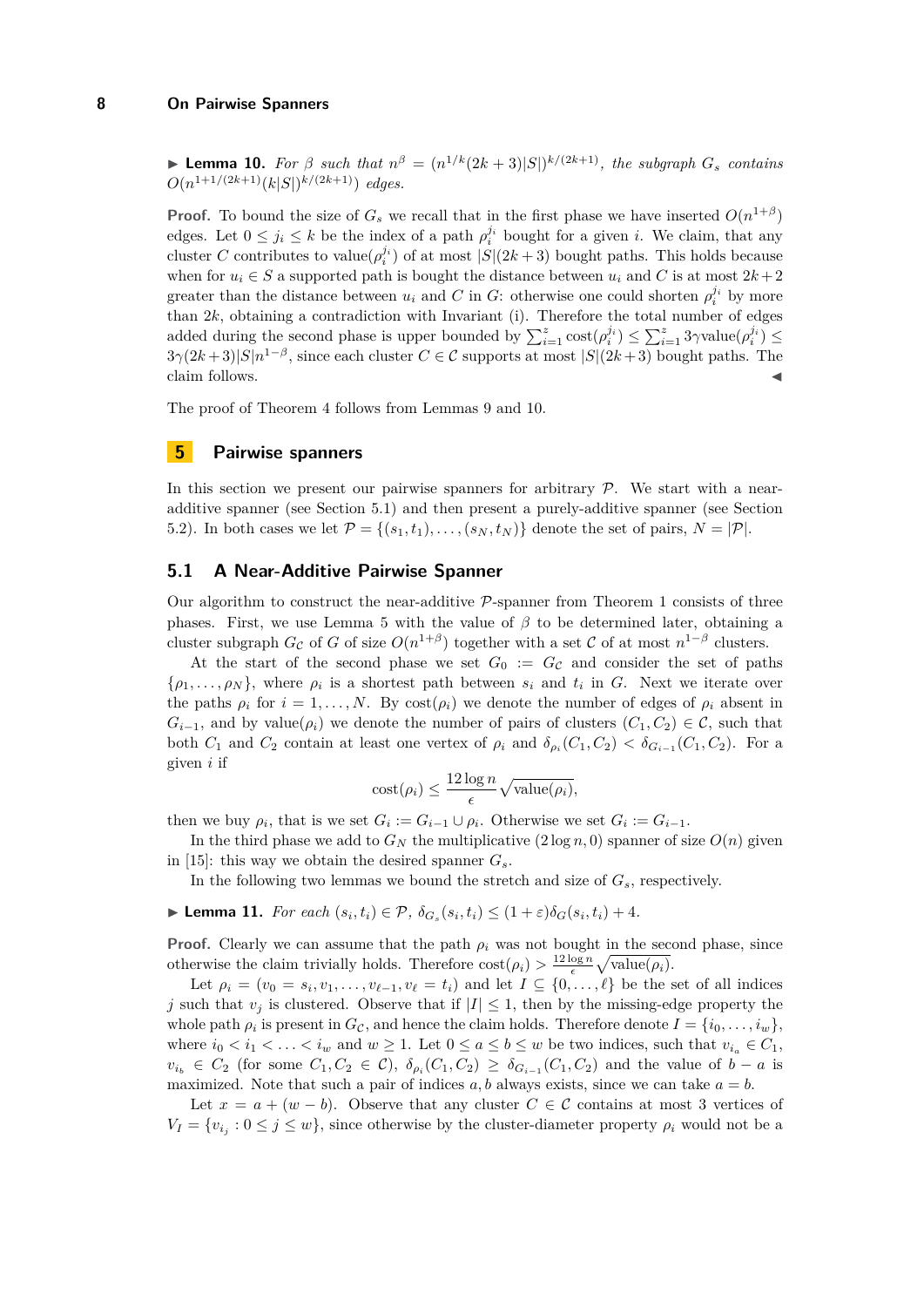<span id="page-8-1"></span>

**Figure 2** Illustration of the three paths concatenation in the proof of Lemma [11.](#page-7-3)

shortest  $s_i$ - $t_i$  path. Therefore there are at least  $x/6$  clusters  $\mathcal{C}'$  having at least one vertex in the set  $\{v_{i_j}: 0 \leq j \leq \lceil x/2 \rceil\}$ , and at least  $x/6$  clusters  $\mathcal{C}''$  having at least one vertex in the set  $\{v_{i_j}: w - [x/2] < j \leq w\}$ . However, each of the at least  $(x/6)^2$  pairs of clusters in  $\mathcal{C}' \times \mathcal{C}''$  contributes to value( $\rho_i$ ) since the difference between indices in the corresponding set is at least  $w - \lfloor x/2 \rfloor + 1 - (\lfloor x/2 \rfloor - 1) > w - x$ . Therefore  $w \ge \text{cost}(\rho_i) > \frac{12 \log n}{\epsilon} \frac{x}{6}$  and hence  $x \leq \frac{w\epsilon}{2\log n}$ .

The latter bound on  $x$  is sufficient to prove the claim. In fact, consider the path between  $s_i$  and  $t_i$  in  $G_s$  obtained by concatenating the following paths (as illustrated in Fig. [2\)](#page-8-1):

- A shortest path in  $G_s$  from  $s_i$  to  $v_{i_a}$ . Note that in the prefix of  $\rho_i$  between  $s_i$  and  $v_{i_a}$ there are  $a+1$  clustered nodes and hence at most *a* edges absent in  $G_{i-1}$  (by the missingedge property). Since  $G_s$  contains the  $(2 \log n, 0)$ -spanner added in the third phase, each missing edge can be replaced by at path of length  $2 \log n$ . Consequently, there is a path from  $s_i$  to  $v_{i_a}$  of length at most  $\delta_{\rho_i}(s_i, v_{i_a}) + 2a \log n$  in  $G_s$ .
- A shortest path in  $G_s$  from  $v_{i_a}$  to  $v_{i_b}$ . Let  $C_1, C_2 \in \mathcal{C}$  be the clusters containing  $v_{i_a}$  and  $\mathcal{L}_{\mathcal{A}}$  $v_{i_b}$  respectively. We know that in  $G_{i-1}$  there is a path from  $C_1$  to  $C_2$  of length at most  $\delta_{\rho_i}(v_{i_a}, v_{i_b})$ , which can be extended to a path between  $v_{i_a}$  and  $v_{i_b}$  in  $G_{i-1}$  by adding at most 4 edges (by the cluster-diameter property).
- A shortest path in  $G_s$  from  $v_{i_b}$  to  $t_i$ . Observe that in the suffix of  $\rho_i$  between  $v_{i_b}$  and  $t_i$ there are at most  $w - b$  edges absent in  $G_{i-1}$  by the same argument as above. Hence, thanks to the  $(2 \log n, 0)$ -spanner added in the third phase, there is a path from  $v_{i_b}$  to  $t_i$ of length at most  $\delta_{\rho_i}(v_{i_b}, t_i) + (w - b)2 \log n$  in  $G_s$ .

The resulting path is of length at most

$$
\delta_{\rho_i}(s_i, v_{i_a}) + 2a \log n + \delta_{\rho_i}(v_{i_a}, v_{i_b}) + 4 + \delta_{\rho_i}(v_{i_b}, t_i) + (w - b)2 \log n
$$
  
=  $\delta_G(s_i, t_i) + 2x \log n + 4 \le (1 + \epsilon)\delta_G(s_i, t_i) + 4$ ,

where the last inequality follows from  $x \leq \frac{\epsilon w}{2 \log n}$  together with  $w \leq \delta_G(s_i, t_i)$ .

Due to space limitation we postpone the proof of the following lemma to the full version.

<span id="page-8-2"></span>**Lemma 12.** For 
$$
\beta
$$
 such that  $n^{2\beta} = \sqrt{N} \frac{\log n}{\epsilon}$  the size of  $G_s$  is  $O(nN^{1/4}\sqrt{\log n/\epsilon})$ .

Having Lemmas [11](#page-7-3) and [12,](#page-8-2) the proof of Theorem [1](#page-1-0) follows.

## <span id="page-8-0"></span>**5.2 A Purely-Additive Pairwise Spanner**

In this section we describe an algorithm to compute the purely-additive  $\mathcal{P}$ -spanner from Theorem [2.](#page-1-2) To that aim we will combine ideas from the proofs of Theorems [1](#page-1-0) and [4.](#page-1-3)

Our algorithm consists of the usual clustering phase (for an appropriate parameter *β*) followed by a path-buying phase that we next describe.

Let  $\mathcal C$  and  $G_{\mathcal C}$  be the clustering and the associated cluster graph. At the beginning of the path-buying phase, we set  $G_0 := G_{\mathcal{C}}$  and consider the set  $\{\rho_1, \ldots, \rho_N\}$ , where  $\rho_i$  is a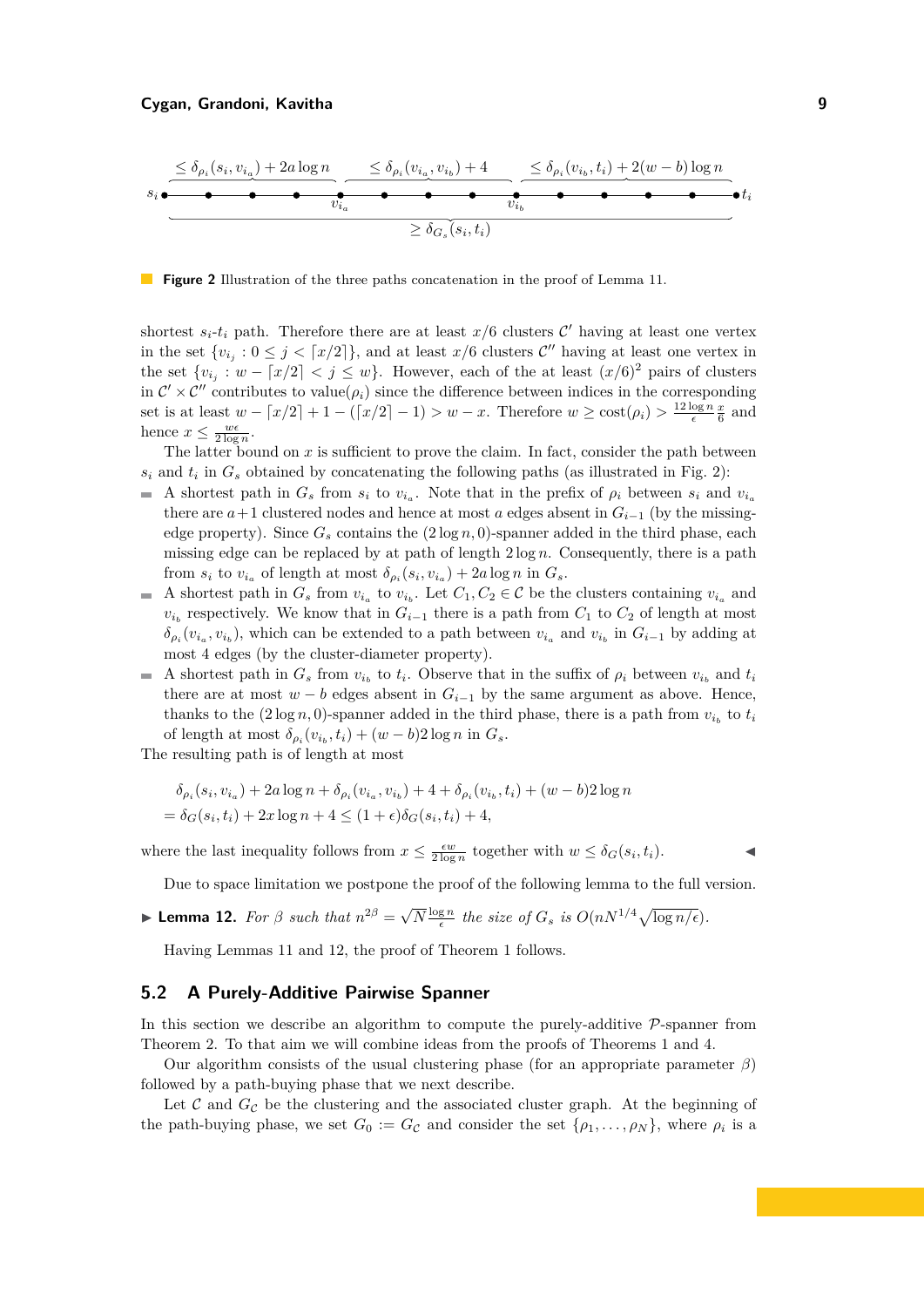shortest path between  $s_i$  and  $t_i$  in *G*. Next we iterate over the paths  $\rho_i$  for  $i = 1, \ldots, N$ . For a given *i* we are going to define paths  $\rho_i^j$ , where  $0 \leq j \leq k$ , maintaining the following invariants:

- (i)  $\rho_i^j$  is a path between  $s_i$  and  $t_i$  in *G* of length at most  $\delta_G(s_i, t_i) + 4j$ ,
- (ii) any cluster  $C \in \mathcal{C}$  contains at most three vertices of  $\rho_i^j$ ,
- (iii)  $\cot(\rho_i^j) \leq 2n^{1-\beta}/\gamma^j$ , where  $\cot(\rho_i^j)$  is the number of edges of  $\rho_i^j$  absent in  $G_{i-1}$ , and  $\gamma = (3n^{1-\beta})^{1/k}.$

Our algorithm will buy exactly one path  $\rho_i^j$ , which will ensure by Invariant (i) that in  $G_i$  the distance between  $s_i$  and  $t_i$  is at most  $\delta_G(u_i, v_i) + 4k$ . By value $(\rho_i^j)$  let us denote the number of pairs of clusters  $C_1, C_2 \in \mathcal{C}$ , such that both  $C_1$  and  $C_2$  contain at least one vertex of  $\rho_i^j$ and  $\delta_{\rho_i^j}(C_1, C_2) < \delta_{G_{i-1}}(C_1, C_2)$ .

We set  $\rho_i^0 := \rho_i$ . Observe that for  $j = 0$  Invariant (i) is trivially satisfied, Invariant (ii) is satisfied by the cluster-diameter property (otherwise  $\rho_i$  would not be a shortest path), and Invariant (iii) is satisfied because there are at most  $n^{1-\beta}$  clusters in C and consequently by Lemma [6,](#page-3-4)  $\text{cost}(\rho_i) \leq 2n^{1-\beta}$ .

Say we have constructed  $\rho_i^j$ , where  $j \in \{0, ..., k\}$ . If

<span id="page-9-0"></span>
$$
cost(\rho_i^j) \le 6\gamma \sqrt{value(\rho_i^j)},
$$

then we buy the path  $\rho_i^j$ , i.e. as  $G_i$  we take the union of  $G_{i-1}$  and  $\rho_i^j$ , ignore remaining values of *j* and proceed with the next value of *i*. Otherwise (i.e.,  $\text{cost}(\rho_i^j) > 6\gamma \sqrt{\text{value}(\rho_i^j)}$ ), we construct a path  $\rho_i^{j+1}$  as follows:

Let  $\rho_i^j = (v_0 = s_i, v_1, \dots, v_{\ell-1}, v_\ell = t_i)$  and let  $I \subseteq \{0, \dots, \ell\}$  be the set of all indices *j* such that  $v_j$  is clustered. Observe that if  $|I| \leq 1$ , then by the missing-edge property the whole path  $\rho_i^j$  is present in  $G_{\mathcal{C}}$ , and hence it is of zero cost, which contradicts the assumption  $\text{cost}(\rho_i^j) > 6\gamma \sqrt{\text{value}(\rho_i^j)}$ . Therefore denote  $I = \{i_0, \ldots, i_w\}$ , where  $i_0 < i_1 < \ldots < i_w$  and *w* ≥ 1. Let  $0 \le a \le b \le w$  be two indices, such that  $v_{i_a} \in C_1$ ,  $v_{i_b} \in C_2$  (for some  $C_1, C_2 \in \mathcal{C}$ ),  $\delta_{\rho_i^j}(C_1, C_2) \geq \delta_{G_{i-1}}(C_1, C_2)$  and the value of *b* − *a* is maximized. Note that such a pair of indices *a*, *b* always exists, since we can take  $a = b$ .

Let  $x = a + (w - b)$ . By Invariant (ii) there are at least  $x/6$  clusters C' having at least one vertex in the set  $\{v_{i_j}: 0 \leq j \leq [x/2]\}$ , and at least  $x/6$  clusters  $\mathcal{C}''$  having at least one vertex in the set  $\{v_{i_j}: w - \lceil x/2 \rceil < j \leq w\}$ . However, each of the at least  $(x/6)^2$  pairs of clusters in  $\mathcal{C}' \times \mathcal{C}''$  contributes to value $(\rho_i^j)$  since the difference between indices in the corresponding set is at least  $w - \lfloor x/2 \rfloor + 1 - (\lfloor x/2 \rfloor - 1) > w - x$ . Therefore

$$
\text{cost}(\rho_i^j) > 6\gamma \sqrt{\text{value}(\rho_i^j)} \ge 6\gamma \sqrt{\left(\frac{x}{6}\right)^2} = \gamma x \quad \Rightarrow \quad x \le \text{cost}(\rho_i^j) / \gamma. \tag{1}
$$

We construct the path  $\rho_i^{j+1}$  by appending the following three paths *A*, *B*, and *C*:

- As *A* we take the prefix of  $\rho_i^j$  from  $s_i$  to  $v_{i_a}$ . Note that this prefix contains  $a+1$  clustered nodes and hence at most *a* edges absent in  $G_{i-1}$  (by the missing-edge property of  $G_{\mathcal{C}}$ ).
- Let  $C_1, C_2 \in \mathcal{C}$  be the clusters containing  $v_{i_a}$  and  $v_{i_b}$  respectively. We know that in  $G_{i-1}$ there is a path from  $C_1$  to  $C_2$  of length at most  $\delta_{\rho_i^j}(v_{i_a}, v_{i_b})$ , which can be extended to a path *B* between  $v_{i_a}$  and  $v_{i_b}$  in  $G_{i-1}$  by adding at most 4 edges (by the cluster-diameter property).
- As *C* we take the suffix of  $\rho_i^j$  from  $v_{i_b}$  to  $t_i$ , which contains at most  $w b$  edges absent  $\blacksquare$ in  $G_{i-1}$  by the same argument as above.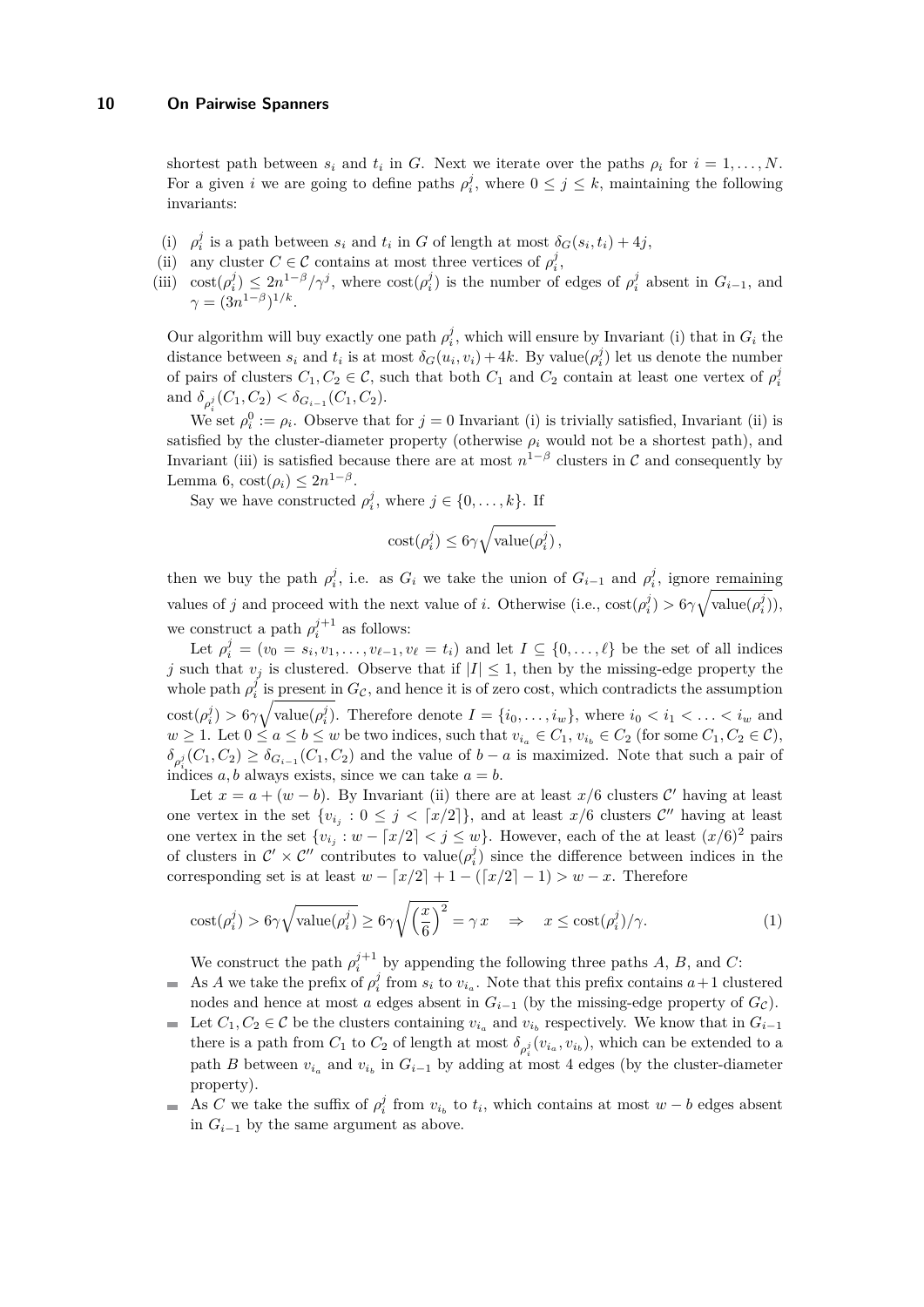#### **Cygan, Grandoni, Kavitha 11**

Observe that  $\rho_i^{j+1}$  contains at most  $a + (w - b) = x$  edges absent in  $G_{i-1}$ , hence by [\(1\)](#page-9-0) we ensure Invariant (iii). Moreover the length of  $\rho_i^{j+1}$  is at most the length of  $\rho_i^j$  plus 4, which ensures Invariant (i). In order to ensure Invariant (ii), as long as there exists a cluster  $C \in \mathcal{C}$ containing at least 4 vertices of  $\rho_i^{j+1}$  we let *u* and *v* be two such vertices closest to  $s_i$  and  $t_i$ on  $\rho_i^{j+1}$  respectively and replace the subpath of  $\rho_i^{j+1}$  between *u* and *v* (which is of length at least three) by a path of length at most two in  $G_{i-1}$  (which exists by the cluster-diameter property).

Observe that by Invariant (iii) we have  $\cos\left(\rho_i^k\right) \leq 2/3$ , hence  $\cos\left(\rho_i^k\right) = 0$  which ensures that we buy a path  $\rho_i^j$  for some  $j \leq k$ . Finally, as our spanner  $G_s$  we take  $G_s := G_N$ .

<span id="page-10-0"></span>► **Lemma 13.** *For each*  $(s_i, t_i) \in \mathcal{P}, \ \delta_{G_s}(s_i, t_i) \leq \delta_G(s_i, t_i) + 4k$ .

**Proof.** From the above discussion,  $G_s$  contains at least one path  $\rho_i^j$  between  $s_i$  and  $t_i$  for some  $0 \leq j \leq k$ . The claim follows by Invariant (i).

<span id="page-10-1"></span>**Lemma 14.** For 
$$
\beta
$$
 such that  $n^{\beta} = (6n^{1/k}\sqrt{(4k+5)N})^{k/(2k+1)}$  the size of  $G_s$  is  $O(n^{1+1/(2k+1)}(\sqrt{(4k+5)N})^{k/(2k+1)})$ .

**Proof.** The clustering phase gives  $O(n^{1+\beta})$  edges, which matches the desired bound on *G*<sub>*s*</sub>. Let  $0 \leq j_i \leq k$  be the index of a path  $\rho_i^{j_i}$  bought for a given *i*. We claim, that any pair of clusters contributes to value $(\rho_i^{j_i})$  of at most  $(4k+5)$  bought paths. Observe, that if a pair of clusters  $C_1, C_2$  contributes to value $(\rho_i^{j_i})$ , then when  $\rho_i^{j_i}$  is bought we have  $\delta_{G_i}(C_1, C_2) \leq \delta_G(C_1, C_2) + 4k + 4$ , since otherwise the subpath of  $\rho_i^{j_i}$  between  $C_1$  and  $C_2$ might be shortened by more than 4*k*, contradicting Invariant (i). The total number of edges added in the second phase is upper bounded by

$$
\begin{array}{ccc} \displaystyle\sum_{1\leq i\leq N}\mathrm{cost}(\rho_i^{j_i})&\leq&\displaystyle\sum_{1\leq i\leq N}6\gamma\sqrt{\mathrm{value}(\rho_i^{j_i})}\\&\stackrel{\text{Cauchy-Schwarz}}{\leq} &6\gamma\sqrt{\sum_{1\leq i\leq N}\mathrm{value}(\rho_i^{j_i})}\sqrt{N}\\&\leq&6\gamma\sqrt{4k+5}n^{1-\beta}\sqrt{N}\,.\end{array}
$$

By substituting  $\gamma$  and  $\beta$  the claim follows.

Theorem [2](#page-1-2) follows from Lemmas [13](#page-10-0) and [14](#page-10-1)

#### **6 Conclusions**

We considered a natural extension to the problem of computing a sparse spanner in an undirected unweighted graph. Along with the input graph  $G = (V, E)$ , a subset  $\mathcal{P} \subseteq V \times V$ of relevant pairs of vertices is also given here and we seek a sparse subgraph *H* of *G* such that for every pair  $(u, v)$  in  $\mathcal{P}$ , the *u-v* distance  $\delta_H(u, v)$  in the subgraph is close to the *u-v* distance  $\delta_G(u, v)$  in *G*. We showed sparse subgraphs *H* where  $\delta_H(u, v)$  is a small additive or near-additive stretch away from  $\delta_G(u, v)$ .

The pairwise preservers in [\[8\]](#page-11-11) are at the same time more accurate and sparser than our spanners for small enough values of  $|\mathcal{P}|$ . In particular, in that range of values of  $|\mathcal{P}|$  the authors exploit a construction which does not seem to benefit from allowing a larger stretch. The authors also present lower bounds on the size of any preserver, however it is unclear whether those lower bounds extend to the case of pairwise spanners (where distances have to be approximated rather than preserved). Obtaining sparser pairwise spanners for very small  $|\mathcal{P}|$ , if possible, is an interesting open problem.